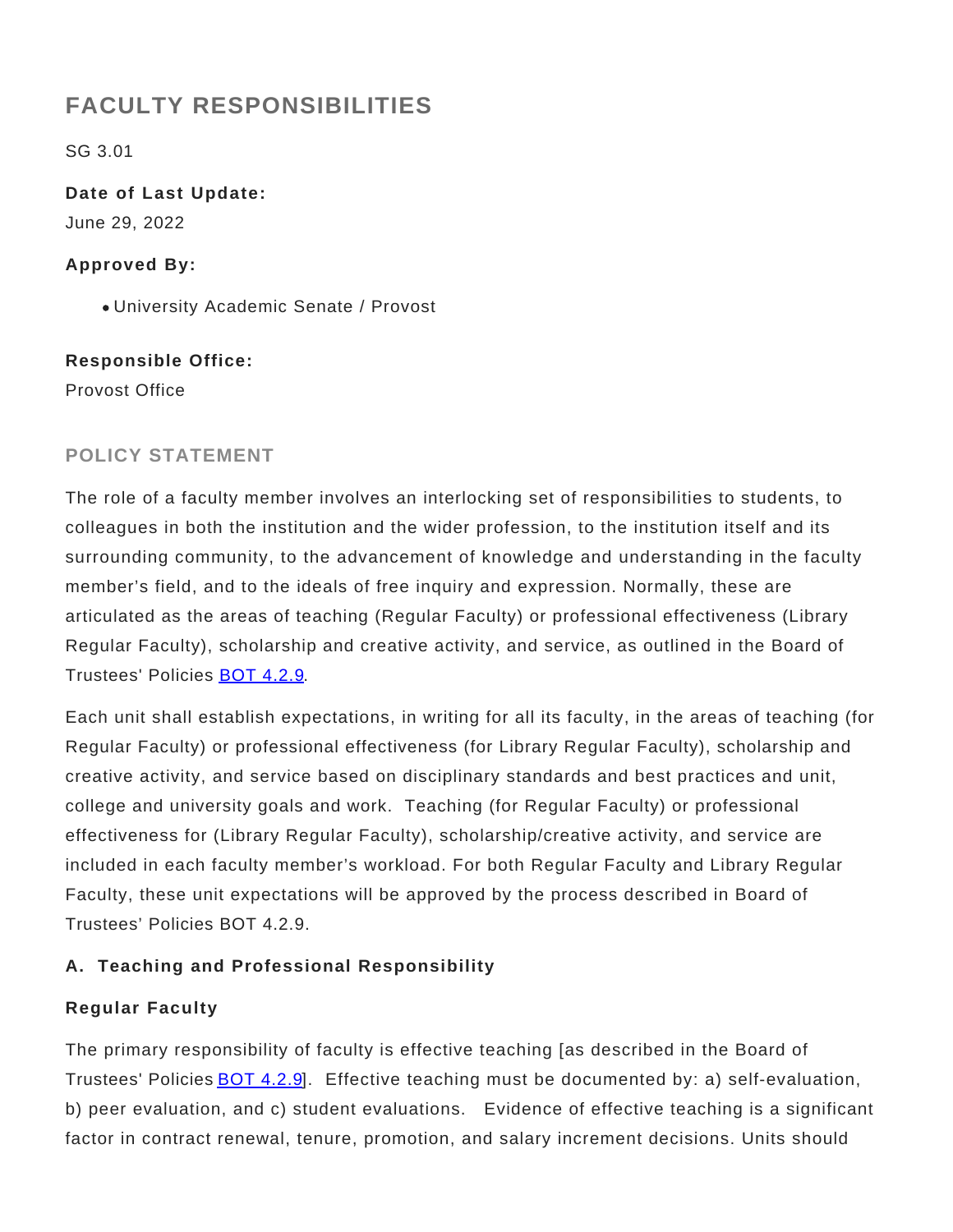periodically review and clarify course expectations of students. Appropriate course expectations, pedagogies, and assessment vary, depending on the discipline, course level and class size.

A regular faculty member whose appointment is at least half-time but less than full-time shall be considered "part-time" when referred to in the Faculty Handbook. Part-time regular faculty are expected to complete the same kind of work as full-time regular faculty, but in proportion with their appointment. Relevant items such as workload and significant focus expectations, sabbatical eligibility, promotion eligibility, and performance evaluation procedures shall be stated in writing from the Dean. These terms may be modified from time to time as circumstances change. [See also Board of Trustees' Policies BOT 4.2.4.](https://www.gvsu.edu/policies/policy.htm?policyId=85DCE542-A406-9EB1-247D7BCC9C179E81&search=)

# **Library Regular Faculty**

The primary responsibility of Library Regular Faculty is professional effectiveness [as described in the Board of Trustees' Policies **[BOT 4.2.9](https://www.gvsu.edu/policies/policy.htm?policyId=AB5784F4-ECDC-2D65-100EB4DB665FCC68).**]. Evidence of professional effectiveness is a significant factor in contract renewal, tenure, promotion, and salary increment decisions. Evaluation of professional effectiveness will be on the basis of the judgment of colleagues and/or those who are instructed or served.

#### **B . Teaching and Professional Workload**

#### **Regular Faculty: Workload**

Normally, within a full-time load, the expectation for teaching shall be 18 credits per academic year. Evidence of effective teaching is significant in decisions on tenure, promotion, and salary increments. Each unit, with the approval of its dean, shall determine the number of courses that are required when any or all of the courses are other than three credits. Each unit, with the approval of its dean, shall also determine equivalencies of studios, labs, rehearsals, team-teaching, distance education, supervision of theses or student research, clinical or internship supervision, independent study or reading courses, teaching extraordinarily large classes, and other such formal teaching activities. Normally, no more than three different course preparations will be required of any faculty member in any semester.

# **Library Regular Faculty: Workload**

The expectations for Library Regular Faculty are particular to each position, detailed in position description documents approved by the dean. Normally, within a full-time load, professional work assignments combine with scholarly/creative activities and service in 12-month appointments to equal full-time appointment.

# **C. Definition of Effective Teaching and** [Documentation of Effective Teaching](file:/policies/policy.htm?policyId=3E8C40FE-93EA-68B8-152BC2EA429CD468#Documentation)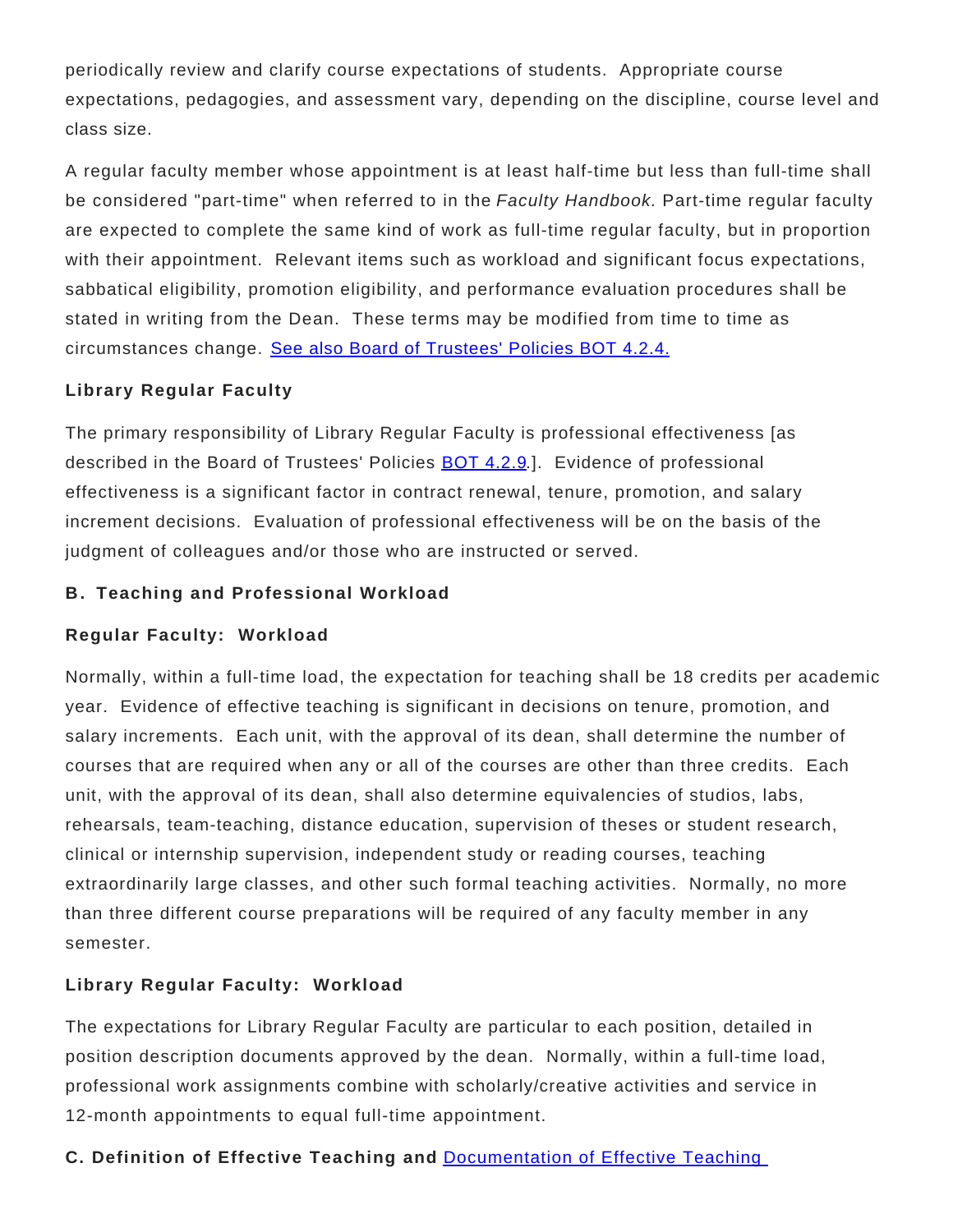Effective teaching at GVSU consists of creating and maintaining an environment that promotes learning. This language is consistent with **[Board of Trustees Policies BOT 4.2.9.](https://www.gvsu.edu/policies/policy.htm?policyId=AB5784F4-ECDC-2D65-100EB4DB665FCC68&search=)** Effective teachers:

### 1. **Demonstrate disciplinary expertise appropriate to the level and purposes of**

**the course.** Effective teachers must possess disciplinary expertise. The content chosen should fit with course learning goals, have importance in the discipline, be based on scholarship, and reflect current practices and information in the discipline.

# 2. **Teach skills that will prepare students to deal with complexity, diversity, and change.**

Effective teachers help students become independent thinkers open to diverse perspectives while being able to ask questions, critically evaluate information and claims, generate solutions to problems, and effectively communicate with others.

# **3. Teach content in a coherent, organized manner to aid student learning.**

Effective teachers help students frame their course experience by organizing content and activities to create a purposeful learning structure. When a course is taught using an intentional and definable approach, students are able to learn and retain material, synthesize ideas, and improve academic achievement.

# **4. Cultivate a learning environment where all students are treated equitably, have equal access to learning, and are valued and supported in their learning.**

Effective teachers are responsive to social justice issues in teaching and learning. There are many ways to help all students learn, including learning students' names, structuring meaningful peer learning opportunities, choosing examples from a broad range of cultural domains to illustrate course concepts, identifying effective study strategies for exams, effectively managing course discourse, providing grading rubrics that outline clear criteria for success on writing assignments, identifying learning objectives for class activities, explaining how students should communicate with you, being available to students, and making clear how student work will be assessed in every dimension of the course, including participation.

# **5. Establish and communicate challenging learning goals and high expectations.**

Instructor expectations have a direct effect on upon student achievement. Effective teachers believe in students' abilities, expect students to perform at their full potential, and help them achieve course learning goals.

# **6. Assess student performance in an appropriate and sufficient manner.**

Effective teachers assess student performance in the areas of both knowledge and skills.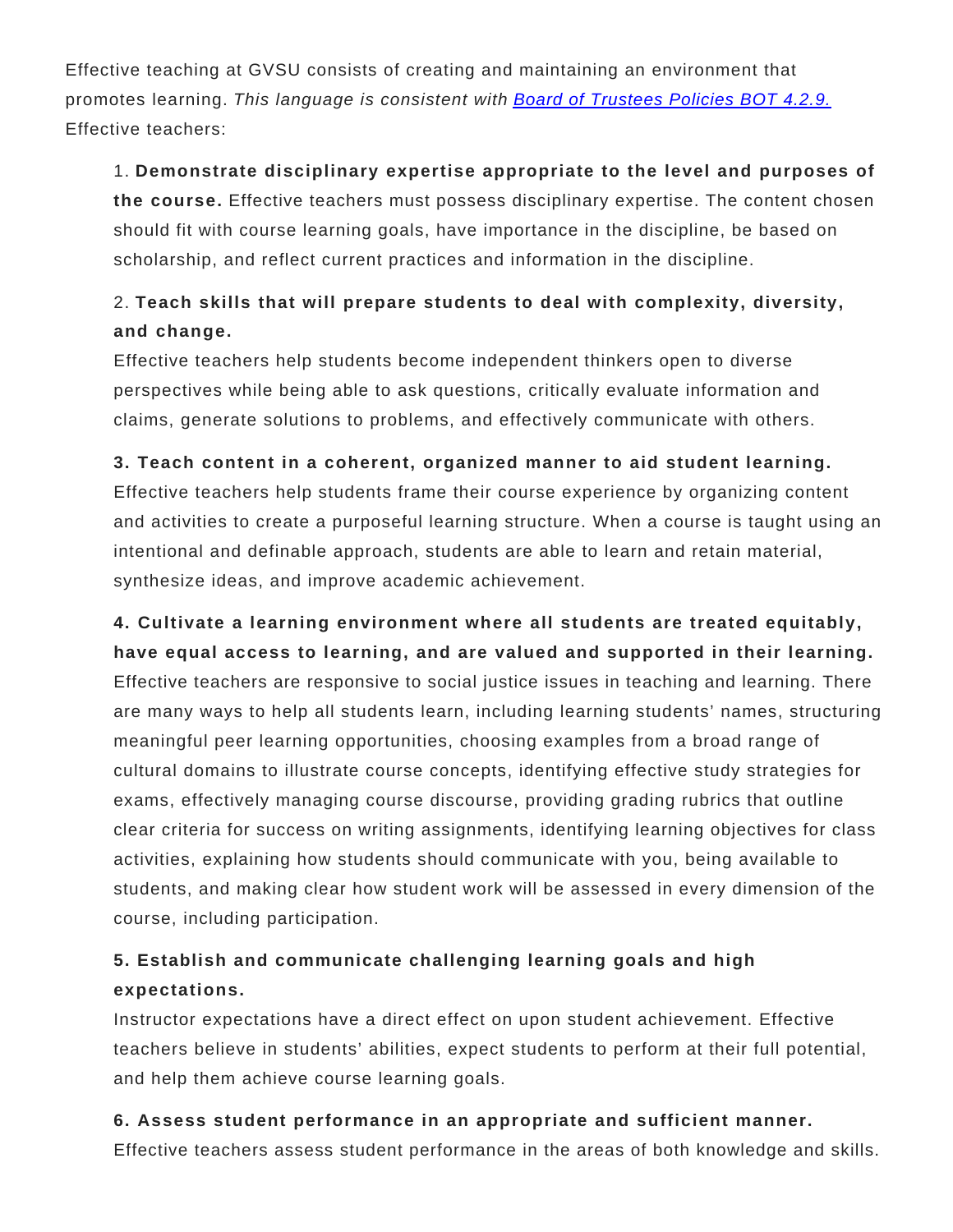They use assessment measures appropriate to the course level, size, discipline, and learning goals.

# **7. Competently use teaching pedagogies to help improve student performance by actively engaging students in their learning.**

Research finds strong relationships between student engagement and student achievement. Effective teachers use evidence-based techniques that will actively involve students in the learning experience.

# **8. Refine courses using feedback and reflection.**

Effective teachers regularly think about how they teach, learn from their experiences, and work to improve their instruction. They develop their skills to better serve students.

# **D. Definition of Excellent Teaching**

For promotion to full professor, a faculty member must consistently demonstrate at least effective teaching on annual reviews. In addition, the faculty member must have engaged in several meritorious activities and accomplishments that extended beyond normal teaching duties and performance during the previous six years. A college or unit can be more specific about how much or what type of activity it requires.

[A list of NON-EXHAUSTIVE examples can be found on the Office of the Provost website.](https://www.gvsu.edu/provost/definition-of-excellent-teaching-242.htm)

# **E. Scholarly/Creative Activity**

# **All Faculty**

1. Within their areas(s) of expertise, all full-time ranked faculty members [\[as described in the](https://www.gvsu.edu/policies/policy.htm?policyId=AB5784F4-ECDC-2D65-100EB4DB665FCC68) [Board of Trustees' Policies BOT 4.2.9.](https://www.gvsu.edu/policies/policy.htm?policyId=AB5784F4-ECDC-2D65-100EB4DB665FCC68)], including Library Regular Faculty [[as described in the](https://www.gvsu.edu/policies/policy.htm?policyId=AB5784F4-ECDC-2D65-100EB4DB665FCC68) [Board of Trustees' Policies BOT 4.2.9.](https://www.gvsu.edu/policies/policy.htm?policyId=AB5784F4-ECDC-2D65-100EB4DB665FCC68)] are responsible for effective scholarly or creative activity. The university expects all faculty members to be active scholars or artists who contribute to the development and application of knowledge and create a dynamic environment for learning. The university expects a faculty member to establish a record of scholarly or creative endeavor that is meaningful within the scholar's discipline.

2. Grand Valley State University accepts and employs the typology of scholarly activity that was first conceptualized by Boyer (1990). As such, scholarship may originate in any one of the four ways described below. These four forms of scholarship and creative activity shall be recognized by all units as equally valid forms of scholarship in decisions on tenure, promotion and salary increments.

I. Scholarship of Discovery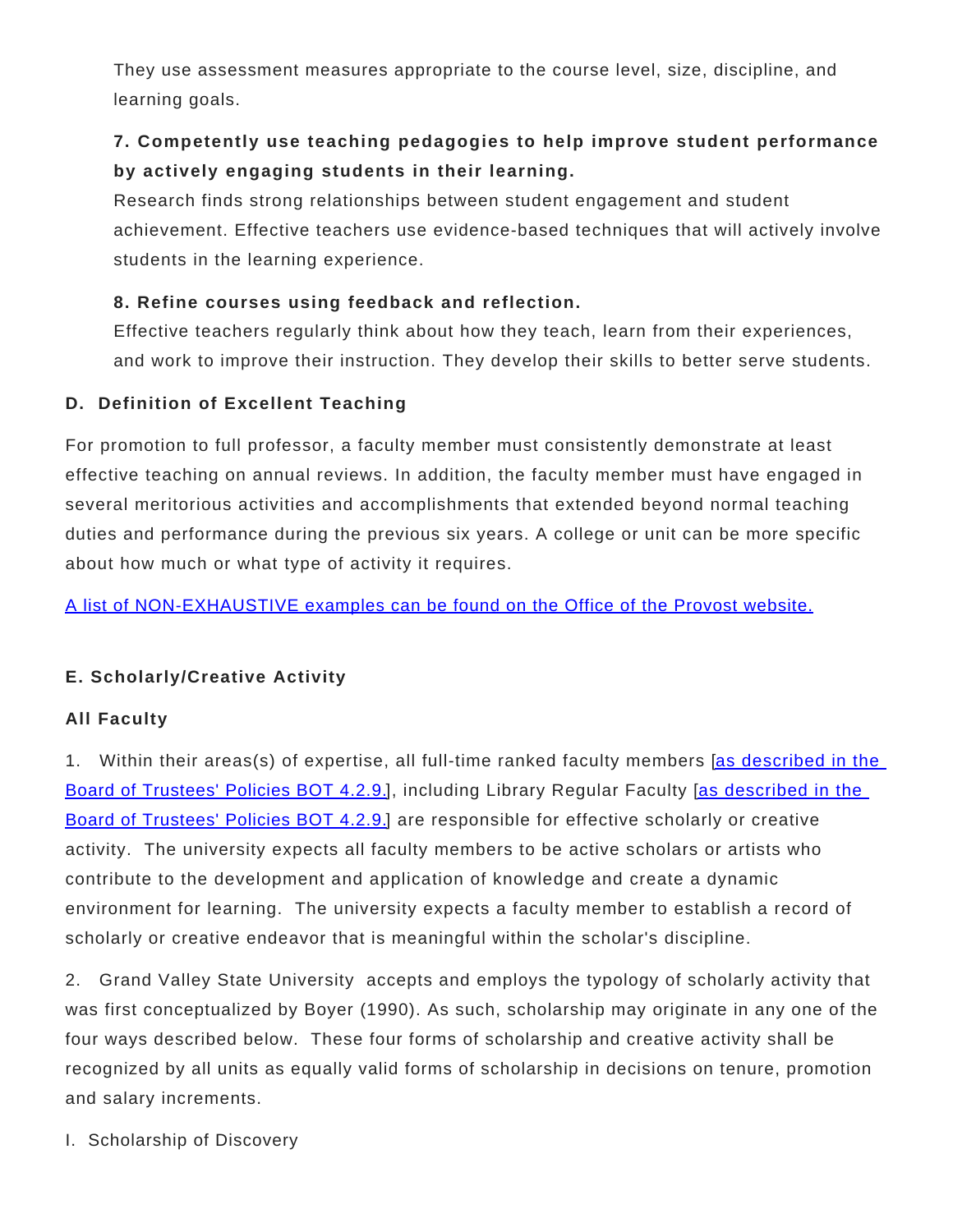In discovery, the scholar develops new knowledge or products to answer a question that is theoretically based and then communicates the results. Viewed by the academic community as traditional research, the scholarship of discovery is the pursuit of truth and knowledge for its own sake within a specialized academic area. The scholarship of discovery contributes to the stock of human knowledge and the intellectual environment of the university.

#### II. Scholarship of Integration

The scholarship of integration combines knowledge across disciplines and communicates the results. Integration extends research and expands meaning by making connections across disciplines, bringing the focus of inquiry to bear on the broader context and deeper relationships that link and synthesize specialized knowledge into more inclusive patterns.

#### III. Scholarship of Application

The scholarship of application serves the interests of the larger community by applying existing knowledge to societal and professional problems directly tied to one's area of expertise (sharing one's expertise). Theory and practice vitally interact, and one renews the other. The scholarship of application differs from the focus on research and synthesis is crucial to the first two forms of scholarship. Here the scholar uses knowledge to solve specific problems.

#### IV. Scholarship of Teaching

The scholarship of teaching focuses on the study and improvement of teaching and learning. It involves systematically investigating teaching and assessment practice and/or students' learning to develop, transform, and extend teaching activities and other aspects of pedagogy for other professionals to build upon.

3. The goal of scholarly activity is a creative, intellectual contribution to knowledge that is validated by peers and shared with others: in addition to this result, Grand Valley State University also recognizes additional forms of scholarship. All scholarly/creative work must be appropriately documented so that colleagues are able to evaluate its quality and significance.

Grand Valley State University uses the following three categories to describe scholarship/creative activities:

I. Advancement of Knowledge/Creative Expression:

Scholarly and creative work in this form advances knowledge or creative expression in the field through two characteristics: (1) the product is in a publicly accessible format and is disseminated outside of GVSU, (2) the product utilizes a process to judge the quality and value of the contribution to the discipline; this is generally through the use of peer review, but some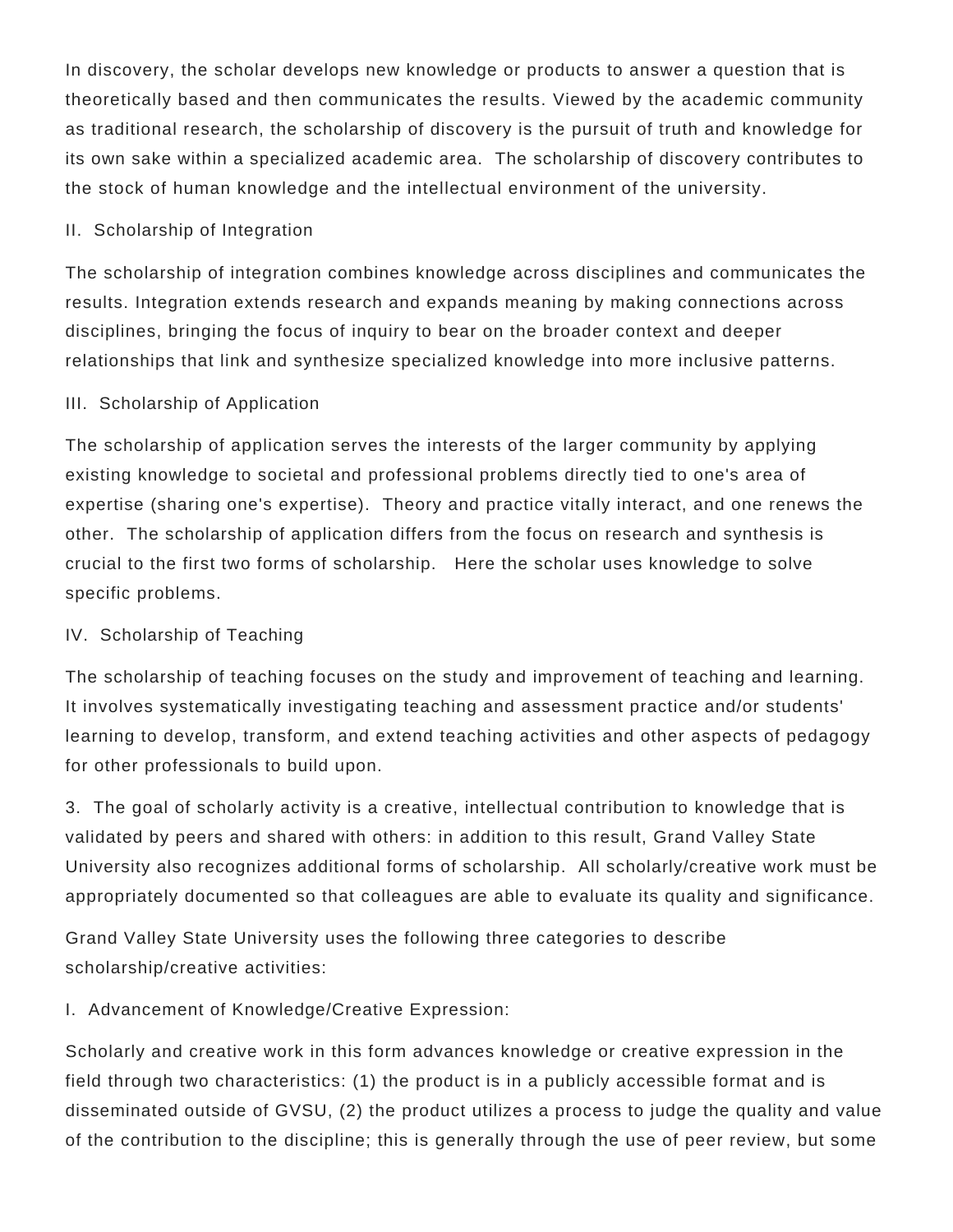disciplines may use other appropriate processes.

II. Scholarly Engagement

Scholarly engagement demonstrates an active scholarly/creative activity agenda through the use of existing disciplinary knowledge to produce a product that is disseminated to peers, users, or decision makers. These products typically utilize less stringent public/private validation or judgment of work. Some of them will later become Advancement of Knowledge/Creative Expression (e.g., conference presentation that is later published as a peer-reviewed article). In addition, documented scholarly/creative work-in-progress fits into this category.

#### III. Professional Development

Scholarly and creative work of the professional development type are those scholarly and creative activities undertaken by educators to improve their disciplinary knowledge, competence, or skills.

4. Examples of scholarly/creative work in each category include, but are not limited to the following **[examples of faculty responsibilities in the area of scholarly/creative](https://www.gvsu.edu/provost/faculty-responsibilities-in-the-area-of-scholarlycreative-activity-148.htm) [activity](https://www.gvsu.edu/provost/faculty-responsibilities-in-the-area-of-scholarlycreative-activity-148.htm)**. Colleges and units can add items as long as they adhere to the category definitions. Teaching and services activities should not be listed as examples of scholarly/creative activities. A faculty member who feels a specific scholarly undertaking should be part of a different category can appeal to the Dean of the college/library. If a unit's faculty believe that a specific scholarly activity should be permanently part of a different category they can seek approval from the University Personnel Review Committee.

5. Standards for Tenure, Promotion, and Annual Review

Grand Valley State University recognizes disciplinary differences; there are, however, minimum university-wide standards for major personnel decisions. A unit is free to establish more stringent standards.

I. Contract Renewal

To receive contract renewal, a candidate must have articulated a coherent scholarly/creative activity agenda and demonstrated progress towards tenure.

II. Tenure and Promotion to Associate Professor/Associate Librarian

To achieve tenure or promotion, a candidate must have two contributions from the Advancement of Knowledge/Creative Expression category OR one contribution from the Advancement of Knowledge/Creative Expression category and three contributions from the Scholarly Engagement category.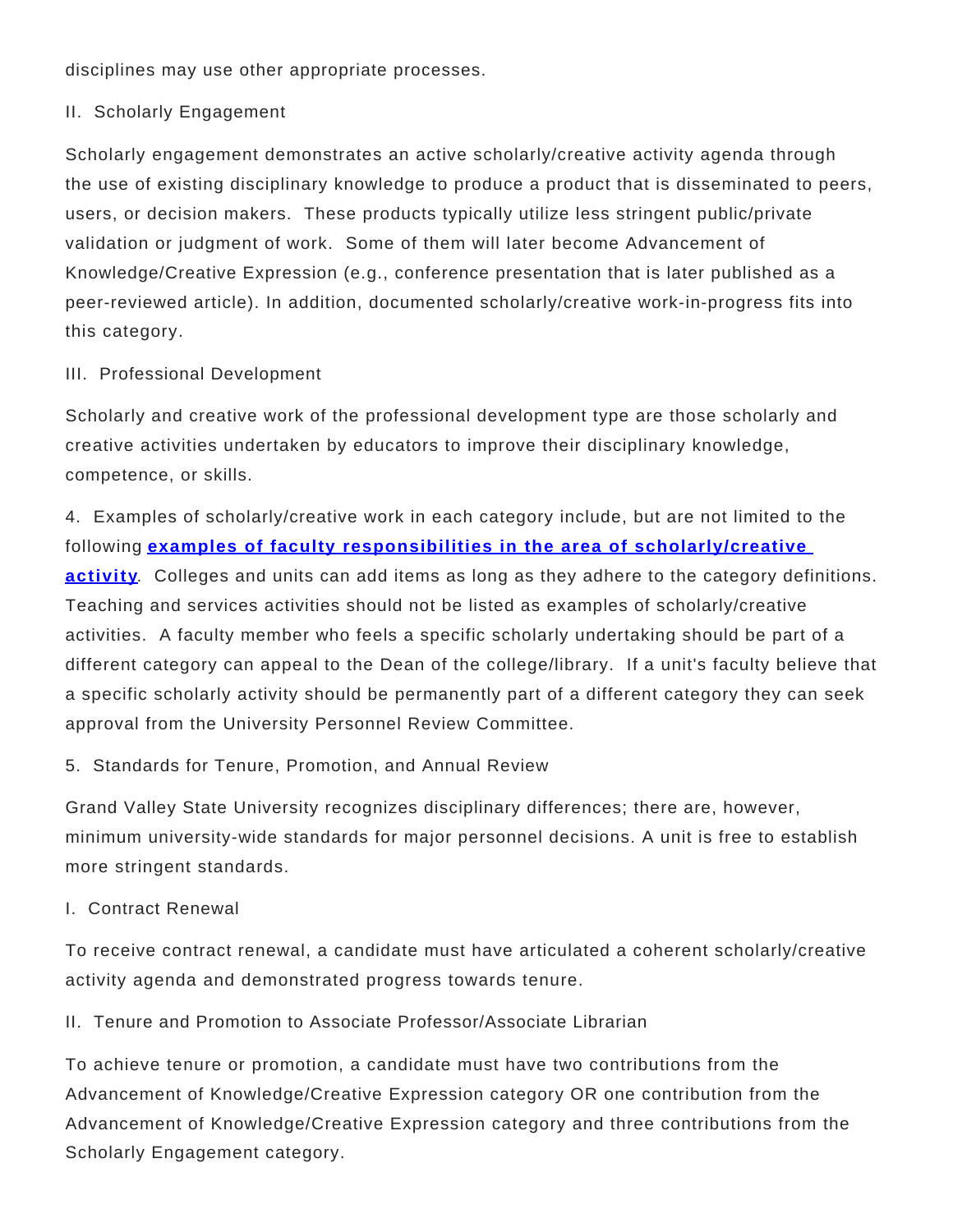#### III. Promotion to Full Professor/Senior Librarian

To be promoted to full professor/senior librarian, a candidate must meet specific unit standards. Unit standards will address work done in the previous six years before application for full professor, and the standards must be more rigorous than those required for tenure and promotion to associate professor.

#### IV. Annual Reviews

Ongoing scholarly/creative activity includes professional development and scholarly engagement; these constitute the minimum foundation of scholarly endeavor and are expected components of everyone's annual workload. Each unit will specify what form of scholarship/creative activity it expects on a yearly, ongoing basis.

### **F**. **Service**

### **All Faculty**

Shared university governance, contributions to GVSU communities, and the development of disciplines and professions all depend on meaningful service from faculty members. In addition to teaching and scholarly/creative activities within a normal full-time load, all Regular Faculty [as described in the Board of Trustees' Policies [BOT 4.2.9](file:/policies/policy.htm?policyId=AB5784F4-ECDC-2D65-100EB4DB665FCC68).], including Library Regular Faculty [as described in the Board of Trustees' Policies **BOT 4.2.9.]**, are expected to engage in service as specified by the unit standards.

Faculty members are expected to undertake increasingly responsible service work over the course of their university careers. It is also expected that untenured faculty members will concentrate on developing competence in teaching or professional effectiveness and scholarship and that the amount of expected service will be adjusted accordingly. Normally, service is not a compensated activity; exceptions to this must be approved by the Dean of the College.

Evidence of service is significant in decisions on tenure, promotion, and salary increments. Each unit and the library must establish its own standards and criteria for evaluation [as described in the Board of Trustees' Policies [BOT 4.2.9.1.C](https://www.gvsu.edu/policies/policy.htm?policyId=AB5784F4-ECDC-2D65-100EB4DB665FCC68&search=) and [BOT 4.2.9.2.C.](https://www.gvsu.edu/policies/policy.htm?policyId=AB5784F4-ECDC-2D65-100EB4DB665FCC68&search=)]. These standards must discuss both the type and amount of service work expected for various faculty ranks. Both quantity and quality of service work must be part of the evaluation. Normal departmental activities (e.g., attendance at department or college meetings, reviewing sabbatical proposals, commenting on personnel files, etc.) are a basic expectation of all faculty members. These activities are not sufficient to be considered satisfactory performance in the area of service.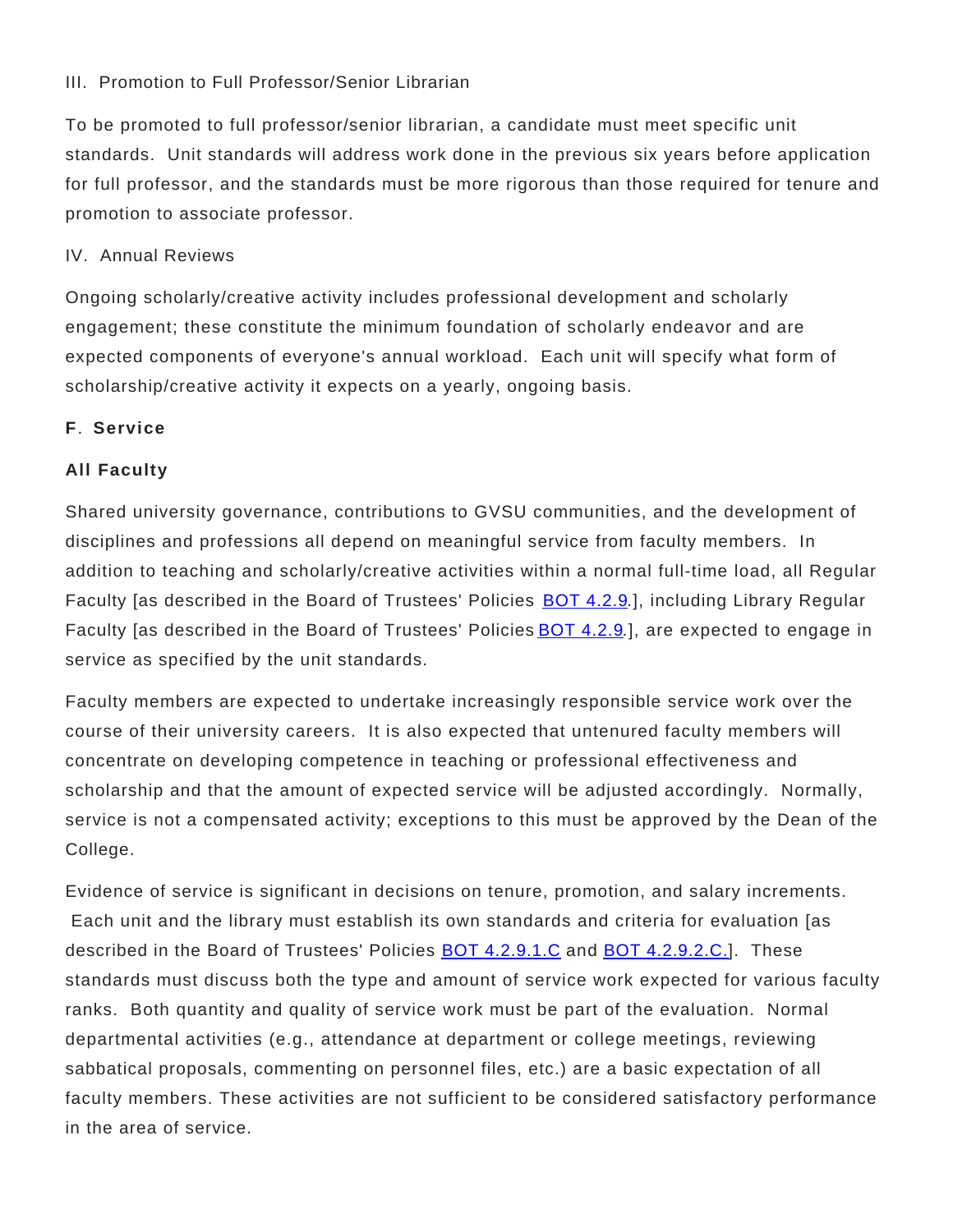A faculty member is not expected or required to perform institutional service work during a sabbatical. They can, of their own volition, engage in service during the sabbatical period, but such service is discouraged and will not be compensated.

### 1. **[Service to the Institution \(Unit, College, University\)](https://www.gvsu.edu/provost/faculty-responsibilities-in-the-area-of-service-113.htm)**

GVSU depends on its faculty members for the time, energy, and the leadership that will enable the university to accomplish its mission. It is only through the service activities of faculty that GVSU is able to sustain strong shared governance. In addition to committee work, service to both current and prospective students and to alumni are also valued service activities.

### 2. **[Service to the Discipline and Profession](https://www.gvsu.edu/provost/faculty-responsibilities-in-the-area-of-service-113.htm)**

As representatives of a particular discipline and members of a scholarly community, GVSU faculty members are responsible for advancing their professions and enhancing the quality of scholarly and professional organizations.

### 3. **[Service to the Community](https://www.gvsu.edu/provost/faculty-responsibilities-in-the-area-of-service-113.htm)**

Service to the community involves faculty members acting as representatives of the university while using their expertise to contribute to the public's knowledge and welfare. Community service can sometimes be integrated with scholarship if a community engagement project results in a scholarly outcome.

#### [Examples of activities in each service category](https://www.gvsu.edu/provost/faculty-responsibilities-in-the-area-of-service-113.htm).

#### **G. Area of Significant Focus**

#### **Regular Faculty**

A significant focus is concentrated activity that will, at its conclusion, produce a meaningful, documented outcome in teaching, scholarship, and/or service. It is undertaken in addition to expectations in those three areas. A significant focus can be a one-semester undertaking, or it can take multiple semesters to complete. Each semester, the significant focus shall require approximately the same amount of time as teaching a 3-credit hour or standard course. It shall not have been counted as part of the expected teaching load or have been compensated externally or additionally; exceptions to the compensation exclusion must be approved by the dean of the college. Faculty members should confirm that their choice of significant focus of activity is consistent with their unit's and college's expectations for tenure and promotion.

In their annual Faculty Workload Plan ([see Shared Governance SG 3.02](https://www.gvsu.edu/policies/policy.htm?policyId=3EBB3166-0A94-BE03-2AF1D5257610EFE9)), every regular faculty member shall propose a significant focus. The significant focus will be reviewed and approved by the unit head and dean. In the annual Faculty Workload Report, every faculty member shall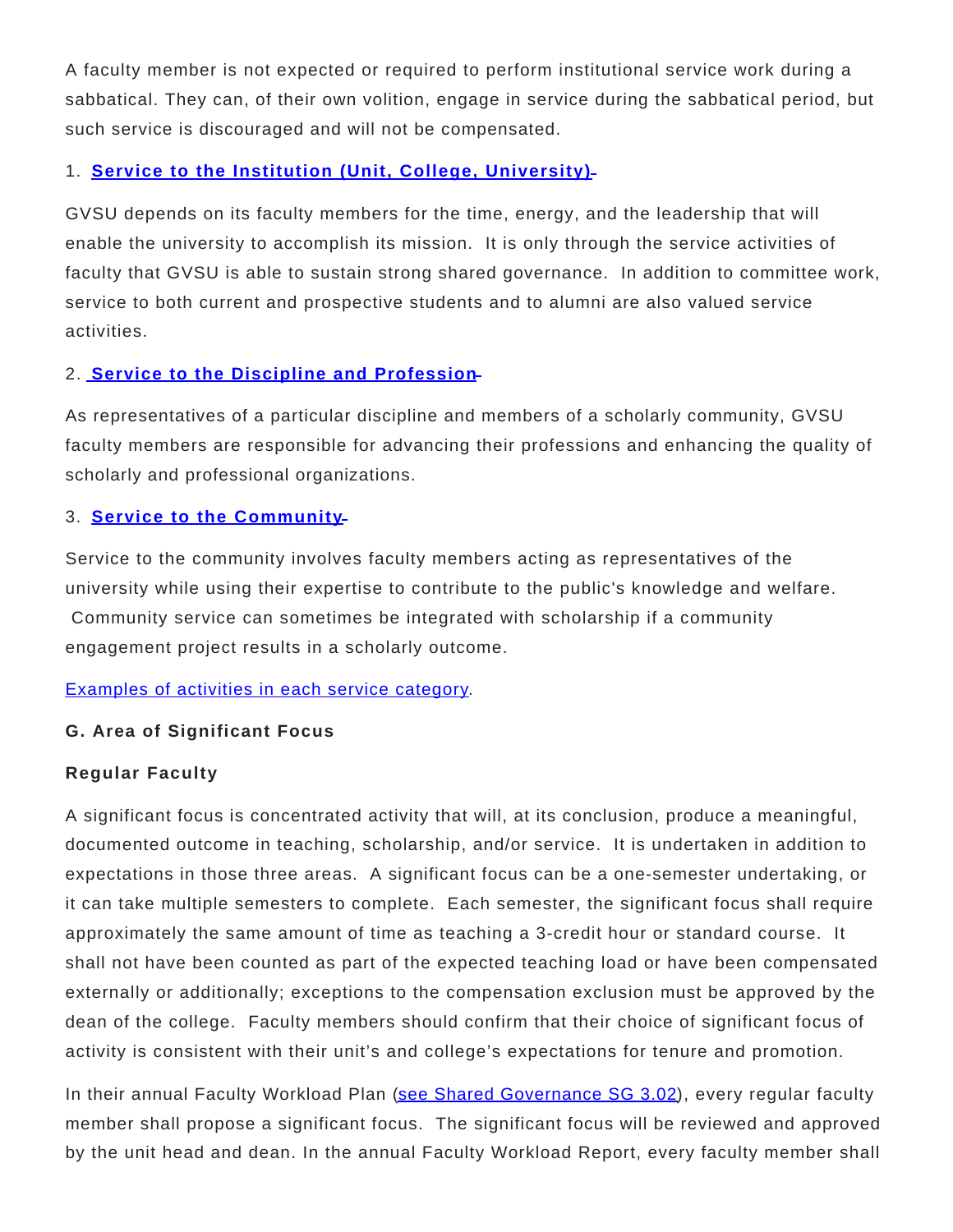describe the progress that was made in the proposed area of significant focus.

A significant focus differs from reassigned time. See [Shared Governance SG 3.03](https://www.gvsu.edu/policies/policy.htm?policyId=1F4AF9E1-C208-3618-0EE6394791B816A4) for an explanation of reassigned time.

### **Library Regular Faculty**

Library Regular Faculty may optionally negotiate a temporary adjustment to their normally assigned expectations established by the unit in the areas of professional effectiveness, scholarship/creative activity and service in a given year to take on a proposed area of significant focus. This significant focus will be reviewed and approved by the dean. Faculty members anticipating review for personnel action, and especially action for tenure and promotion will want to ensure that their significant focus of activity is consistent with their unit's and college's expectations for tenure and promotion.

### **H. Mentoring Programs for New Faculty**

Grand Valley State University recognizes the value of mentoring for all faculty members and especially for new faculty. The University provides new faculty with a collaborative first-year University-Wide Mentoring Program that is designed to support them as they begin to adjust to faculty responsibilities and engage as teachers, scholars, and citizens of the university and greater community. Colleges and/or units provide additional discipline-specific and unit/college-specific mentoring.

#### **University Mentoring Program**

University and unit/college mentoring programs accomplish different outcomes. University-wide mentoring is conducted in communities of new faculty members with a faculty facilitator. It introduces the faculty member to university policies and culture, and it gives faculty a chance to candidly discuss concerns with and ask questions of colleagues outside their departments.

All new, non-tenured, regular faculty members are strongly encouraged to begin immediate participation in the University Mentoring Program for a minimum of one year regardless of appointment date. This assignment should be part of the faculty member's Faculty Workload Plan under professional development. New untenured, regular faculty members who have experience at another university can join the University Mentoring Program's 2-6th year group. A faculty member who chooses not to participate in the University Mentoring Program should advise the unit head in writing of this decision. See [the Faculty Teaching and Learning](https://www.gvsu.edu/ftlc/first-year-faculty-mentoring-communities-247.htm) [Center website](https://www.gvsu.edu/ftlc/first-year-faculty-mentoring-communities-247.htm) for a full explanation of university-wide mentoring communities.

#### **College/Unit Mentoring Programs**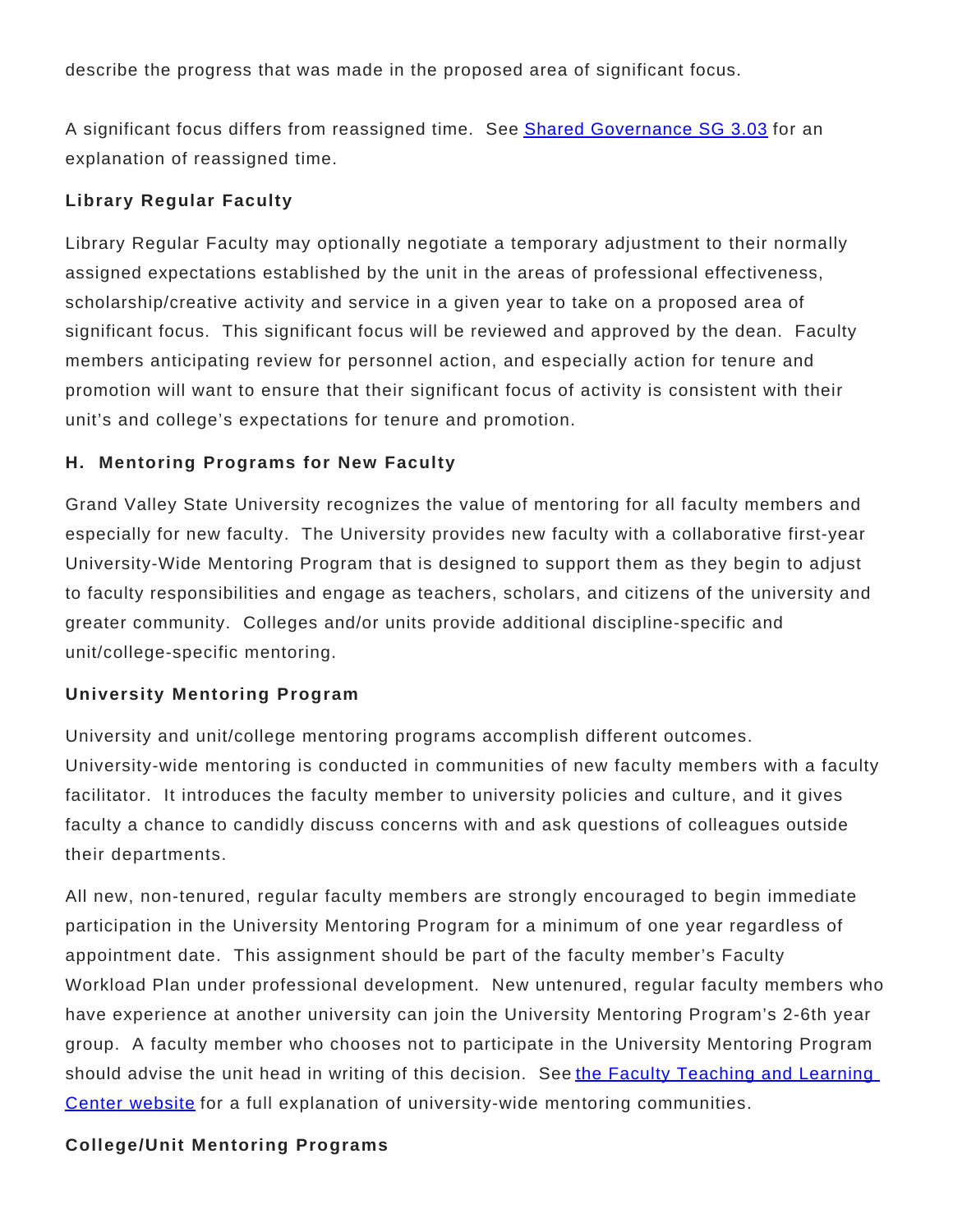All college and/or units offer a mentoring program to new untenured, regular faculty members. (See the **[Office of the Provost website](https://www.gvsu.edu/provost/mentorship-at-grand-valley-state-university-152.htm)** for guidelines and examples.) College/unit mentoring matches a new faculty member with a department mentor(s); it provides information about college, unit, and discipline-specific practices, expectations, and criteria in teaching, scholarship, and service. Each new untenured, regular faculty member is strongly encouraged to participate in the unit/college program. New, untenured regular faculty members who choose not to participate should advise their unit head of their decision in writing.

#### **TABLES**

#### **Documentation of Effective Teaching**

| <b>Category</b>                 | <b>Possible Sources of</b><br><b>Evidence</b>                                                                                         |
|---------------------------------|---------------------------------------------------------------------------------------------------------------------------------------|
| Disciplinary Expertise (1)      | Course dossier<br>(assignments, tests,<br>lab manuals; syllabus);<br>Classroom observation                                            |
| Student Skills (2)              | Course dossier<br>(syllabus, lab<br>notebook,<br>assignments);<br>Self-evaluation;<br>Student work                                    |
| Organization (3)                | Course dossier<br>(syllabus); Student<br>impressions and<br>comments; Classroom<br>observation,<br>Self-evaluation                    |
| Create Learning Environment (4) | Self-evaluation;<br><b>Student impressions</b><br>and comments; Course<br>dossier (syllabus<br>statements,<br>materials, assignments) |